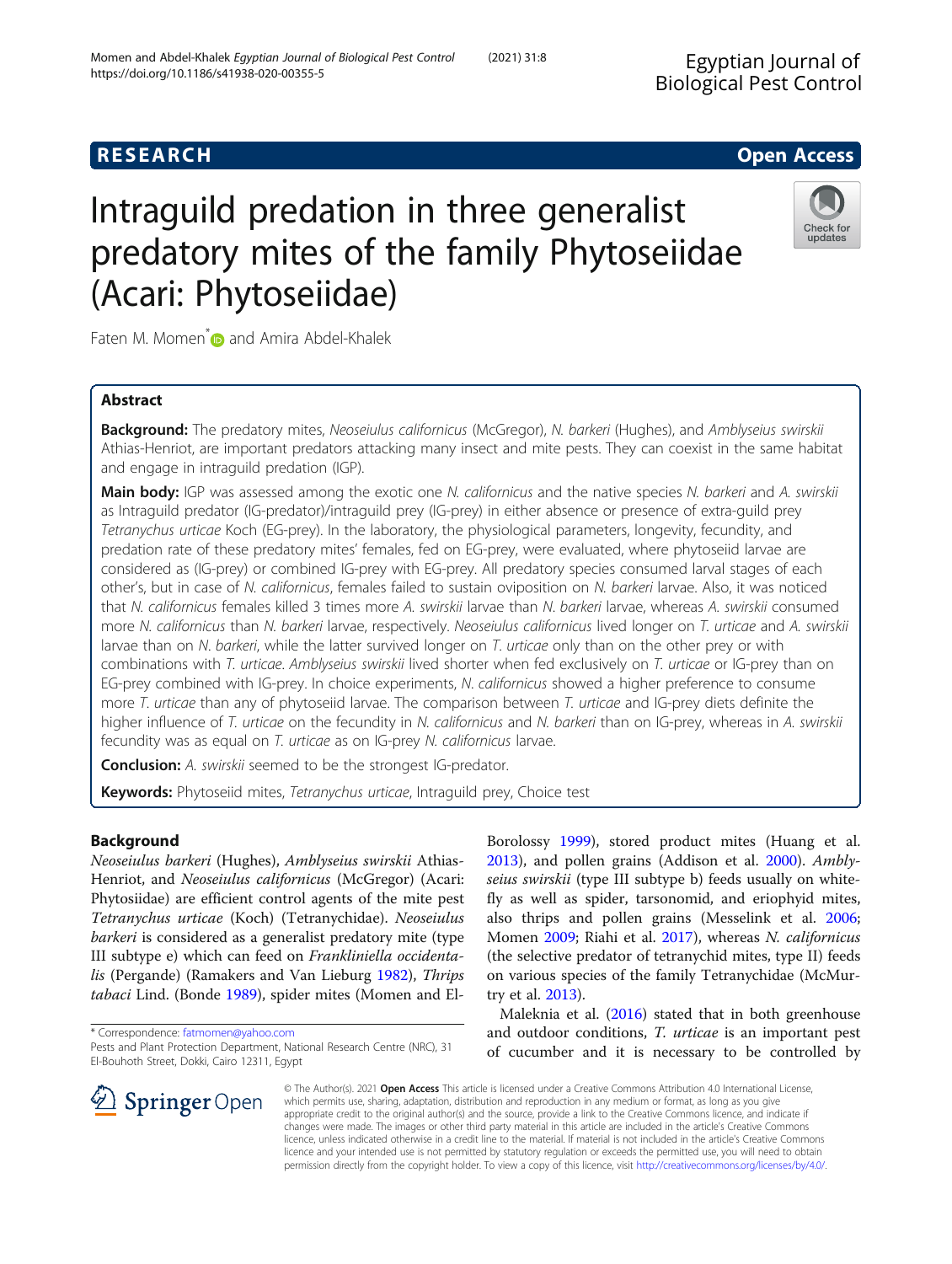predatory mites of the family Phytoseiidae. Intraguild predation (IGP) can occur when two or more predatory species sharing the same habitat and one species-being the intraguild predator (IG-predator) and the othersintraguild preys (IG-prey) and competing for the same prey (extra-guild prey (EG-prey) (Janssen et al. [2006](#page-6-0); Momen and Abdel-Khalek [2009b](#page-6-0)). Some phytoseiid mites can kill and consume phytoseiid competitors when their natural or favorable mite/insect preys density is low (Ahmad et al. [2015\)](#page-5-0). Discrimination between conspecific (the same predatory species) and heterospecific (another predatory species) individuals as (IG-prey) was known in some generalist phytoseiid mites (Schausberger [1999\)](#page-6-0). Generalist phytoseiid mites (type III) preferred to predate on heterospecific to conspecific, although T. urticae was not reduced (Schausberger [1999](#page-6-0)). Ahmad et al. [\(2015\)](#page-5-0) indicated that predation on heterospecific immature stage is the main aspect in IGP. In previous investigations, some traits of IGP in immatures and females predatory phytoseiid mites were investigated (Momen and Abdel-Khalek [2009a](#page-6-0), [b](#page-6-0); Momen [2010](#page-6-0); Ahmad et al. [2015\)](#page-5-0). Amblyseius swirskii had higher predation rates on heterospecific prey Typhlodromus athiasae Porth and Swirski and Eusieus scutalis (Athias-Henriot) than on conspecific prey and all females failed to predate on eggs and protonymphs of its own (Momen and Abdel-Khalek [2009b\)](#page-6-0). Also, A. swirskii was able to consume all stages (eggs, larvae, protonymphs, deutonymphs) of N. barkeri and P. persimilis Athias-Henriot (Maleknia et al. [2016\)](#page-6-0). Neoseiulus barkeri females consumed more larvae and protonymphs of Typhlodrmous negevi Swirski and Amitai than its own (Momen [2010](#page-6-0)) and also attacked similar amounts of A. swirskii as P. persimilis (Maleknia et al. [2016](#page-6-0)). Neoseiulus californicus, Typhlodromips montdorensis (Schicha), and T. pyri (Scheuten) can feed on larval stages of each other and sustain oviposition (Hatherly et al. [2005\)](#page-6-0). Both N. californicus and A. swirskii could serve as IG-predators and could develop on their IG-prey (Guo et al. [2016\)](#page-6-0). Some factors may affect the strength of IGP and outcome of biological control and this primary is dependent on the predator species and ranges from harmful to harmless IG predators (Walzer and Schausberger [2013](#page-6-0)). These factors included predator aggressiveness, activity, and habitat characteristics (Walzer et al. [2004](#page-6-0)).

Because there was no previous study exists on IGP among N. barkeri, N. californicus, and A. swirskii in the absence or presence of T. urticae, the aim of the present study was to determine the interactions among the generalist predators in absence and presence of the EG-prey T. urticae. As well, the effect of different IG-prey in ovipositional period, longevity, predation rate, and fecundity of predatory mite females as IG-predators was investigated. Also, comparison of all the above

parameters for IG-predators fed IG-prey with those obtained on mixed (IG-prey) with (EG-prey) T. urticae was done.

# Materials and methods Mite rearing

Initial culture of the two-spotted spider mite, T. urticae, was obtained from bean plants (Phaseolus vulgaris L.) grown in the field, at Giza Governorate, Egypt. It was maintained under the laboratory conditions of  $25 \pm 1$  °C,  $60 \pm 5\%$  RH, and 16:8 h (L:D) photoperiod on acalypha plant Acalypha wilkesiana (Eupharbiaceae) as a wild plant in plastic trays. Fresh plants infested with T. urticae were placed in the trays weekly.

Neoseiulus barkeri and A. swirskii were obtained from cucumber plants (Cucumis sativus L.), grown in Fayoum Governorate, while N. californicus was collected from pepper in Giza Province. In the laboratory, they were reared on whole acalypha leaves that densely infested with *T. urticae* in a growth chamber at  $28 \pm 2$  °C,  $75 \pm 1$ 5% RH, 16:8 h (L:D). New infested bean plants leaves were added to each predatory culture and the old ones were removed from each colony daily. The leaves were placed on water-saturated cotton pads in Petri dishes.

# Leaf disks

Leaf disks, cut from leaflets collected from the middle part of acalypha plant, were placed in Petri dishes (6 cm in diameter). Each plate was considered a replicate. The leaf disks (with 3.5 cm of diameter each) were placed on a water-saturated cotton pad in the Petri dishes in order to keep the leaves fresh. Water-saturated, absorbent cotton strip, (1 cm wide), placed around the edge of the leaf disk, covered by a water-saturated cotton strip to prevent mites from escaping.

Newly emerged female of each species and one male were transferred onto rearing leaf disk with excess of food and left to mate. The male was removed, and the female transferred to fresh leaf disk and left 24 h without food to guarantee that all females had been starved for an equal period of time. Each experiment consisted of 24 mated females on individual disks supplied with a specific prey species.

### Intraguild predation test

In the experiments, predatory mites' females were considered as (IG-predator), while larvae of heterospecifics species were considered as IG-prey (Montserrat et al. [2012](#page-6-0)).

The first set of experiments was female's predatory mite provided with only larval stages of its phytoseiid prey. Larval stage was selected because it is easy to handle and could be quickly selected once they had hatched. Larva was also a preferred stage for N. barkeri, A.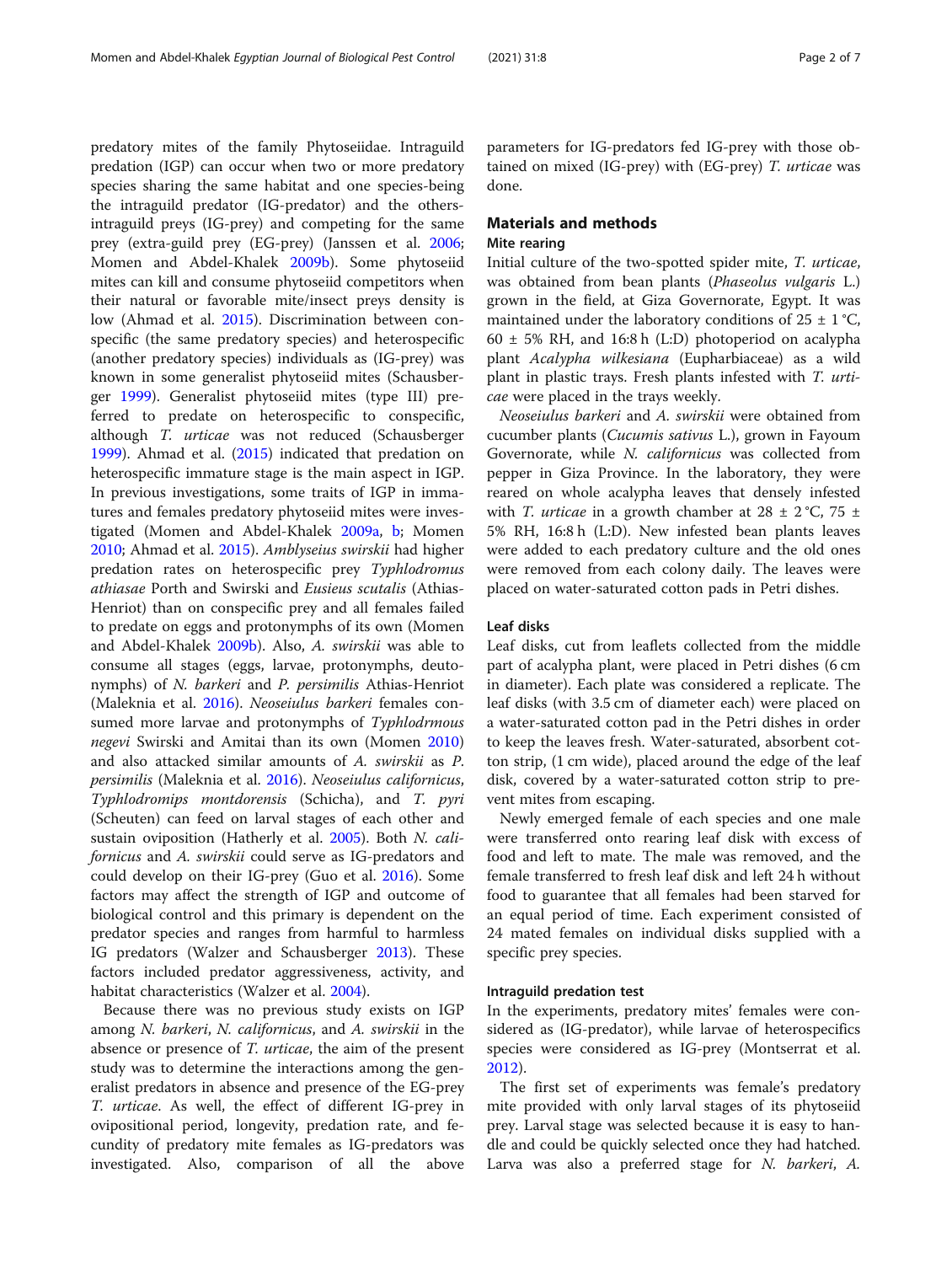swirskii, and N. californicus (Momen [2010\)](#page-6-0). As a control, females of each predatory species were fed solely on T. urticae larvae.

# Choice test

The second set of experiments was the choice test, which provided female mites of each predatory species with (50% of T. urticae larvae and 50% of phytoseiid larva) as a food source.

Every 24 h, the ovipositional period, ovipositional rate, the number of each food source consumed (determined by larval corpses), and female survival, was recorded. All excess food and corpses larvae on each disk were removed at each observation period and replaced with an identical amount of food as previously supplied. Dead and eaten larvae were removed from arenas and replaced daily. The shriveled corpses of the dead larvae were taken as evidence of predation. Observations were made daily and predatory females were checked until their death. In the preference test (T. urticae and phytoseiid larvae), the number of T. urticae eaten compared with the number of phytoseiid larval prey consumed was determined.

# Statistical analysis

One-way analysis of variance (ANOVA) (SPSS computer program) was conducted to evaluate the mean preoviposition and oviposition periods, longevity, mean total and daily number of eggs laid per female, mean total, and daily number of prey (IG-prey/EG-prey) consumed per female for each predator species kept on each of its prey sources.

Before the analyses, data were checked for normality. Data were fitted with the assumption of normality, not transformed, and means were compared by Tukey's HSD ( $P = 0.05$  level).

# Results and discussion

# Performance of Neoseiulus californicus (IG-predator) on Neoseiulus barkeri/Amblyseius swirskii (IG-prey) and Tetranychus urticae (EG-prey)

Neoseiulus californicus lived significantly longer when fed solely on T. urticae and A. swirskii than when fed on A. barkeri or on a mixed diet of T. urticae and phytoseiid prey ( $F_{6,161}$  = 85.70, P = 0.0001). The mean ovipositional period of N. californicus females fed on combined diets (10 T. urticae + 10 N. barkeri) performed shorter than those fed only on A. swirskii or T. urticae combined with other IG-prey. When N. californicus fed solely on N. barkeri larvae, females failed to sustain oviposition, while on *T. urticae* gave a higher fecundity rate than on A. swirskii or on a mixture of T. urticae and any other phytoseiid larvae ( $F_{6,161} = 3364$  $F_{6,161} = 3364$  $F_{6,161} = 3364$ ,  $P = 0.000$ ) (Table 1).

Prey type or number influenced the number of prey consumed by N. californicus. When N. californicus fed solely on EG-prey/IG-prey/combined prey, a significant difference was observed in its predation rate  $(F_{6,161} =$ 4009.60, 3017.76,  $P = 0.000$ ). Neoseiulus californicus fed N. barkeri/A. swirskii larvae, its predation rate was significantly higher on the latter species (Table [1](#page-3-0)). Neoseiulus californicus consumed more T. urticae in total than those fed a mixed diet. It consumed significantly similar amount of IG-prey N. barkeri/A. swirskii, when combined with *T. urticae* (case of 20 *T. urticae* + 20 IGprey). It was also noticed that providing of T. urticae significantly decreased the predation rate of IG-prey (Table [1\)](#page-3-0). Neoseiulus californicus consumed up to 3.68, 4.13, and 2.93, 3.67 T. urticae for every 1 N. barkeri and A. swirskii when fed on both prey sources. According to Lucas ([2005](#page-6-0)), IGP can be unidirectional/bidirectional (mutual), the latter case when 2/3 predator species prey on each other and each predator is also prey and vice versa. The present study proved that predation rates of the 3 tested predator species were bidirectional in absence or presence of T. urticae as EG-prey. Previous research has demonstrated that N. barkeri, N. californicus, and A. swirskii can serve as either prey or predators in intraguild predatory interactions among biological control agents (Maleknia et al. [2016](#page-6-0); Haghani et al. [2019\)](#page-6-0).

Females of N. californicus consumed IG-prey of N. barkeri and A. swirskii in non-choice experiments. Female's predator ate nearly 3 times more A. swirskii than N. barkeri. When T. urtice was combined, females of N. californicus fed on both T. urticae and both IG-prey with higher preference to *T. urticae* than phytoseiid larvae suggesting that the two-spotted spider mite is its preferred food. Resemble results were reported by Hatherly et al. [\(2005\)](#page-6-0) who stated that when N. californicus offered a mixed diet of (phytoseiid larvae and T. urticae), it showed a marked preference for T. urticae. When N. californicus females were offered T. urticae combined with IG-prey, the IGP rate declined although the fecundity increased, except when fed on A. swirskii. This result is similar to those obtained by Meszaros et al. [\(2007\)](#page-6-0) with Typhlodromus exhilarates Ragusa and T. phialatus Athias-Henriot and in general trends reported for the family Phytoseiidae (Schausberger [2003](#page-6-0)). The difference in IGP by N. californicus on A. swirskii and N. barkerii suggested that N. barkeri was unfavorable IG-prey to be fed and reproduce by  $N$ . *californicus* and could explain that both predators have differences in distribution in their habitat where N. californicus is more dominant on plants and always associated with tetranychid mites that producing heavy webbing; while N. barkeri living in soil/litter habitat while A. swirskii living on glabrous leaves (McMurtry et al. [2013](#page-6-0)). Moreover, N. californicus failed to sustain egg production when it was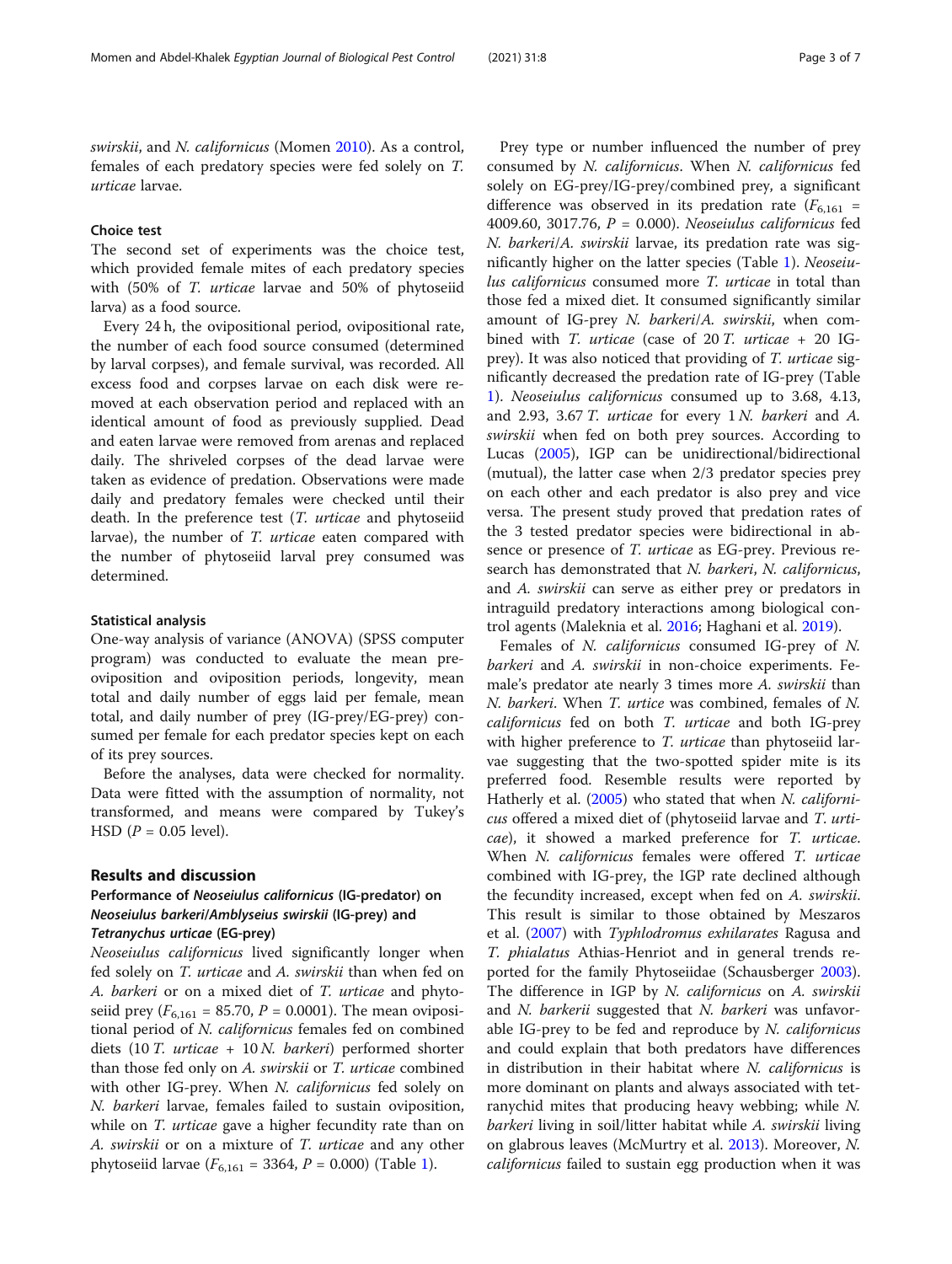<span id="page-3-0"></span>Table 1 Mean (± SE) pre-oviposition, oviposition periods and longevity, mean number (± SE) of total and daily eggs laid per female, total and daily number (± SE) of prey consumed per female for Neoseiulus californicus fed solely on Tetranychus urticae (T.u.) or larval Neoseiulus barkeri (N.b.), Amblyseius swirskii (A.S.) or on a combination of T. urticae and larval phytoseiid

| Prey and<br>number      | <b>Periods</b>        |                                  |                                  | Eggs laid per<br>females         |                                 | <b>Consumption rates</b> |                        |                                  |                      | Ratio of<br>T. u:  |
|-------------------------|-----------------------|----------------------------------|----------------------------------|----------------------------------|---------------------------------|--------------------------|------------------------|----------------------------------|----------------------|--------------------|
|                         | Pre-<br>oviposition   | <b>Oviposition Longevity</b>     |                                  | Total<br>eggs                    | <b>Daily</b><br>eggs            | <b>Total consumption</b> |                        | Daily consumption                |                      | predator<br>larvae |
|                         |                       |                                  |                                  |                                  |                                 | T.u.                     | Phytoseiid<br>larvae   | T.u.                             | Phytoseiid<br>larvae | consumed           |
| 20 T.u.                 | $1.58 \pm 0.10$<br>b  | $26.17 \pm 0.17$<br>a            | $30.25 \pm$<br>0.23a             | $37.50 \pm$<br>0.23a             | $1.44 \pm$<br>0.02a             | 444.5 $\pm$<br>4.20a     |                        | $14.69 \pm$<br>0.05a             |                      |                    |
| 20 N.b.                 | $0.00 + 0.00$<br>C    | $0.00 + 0.00$<br>e               | $23.50 \pm$<br>0.25 e            | $0.00 \pm$<br>0.00 f             | $0.00 \pm$<br>0.00 e            |                          | $124.83 + 1.59$<br>b   |                                  | 5.31 $\pm$ 0.02 b    |                    |
| 20 A.s.                 | $2.00 \pm 0.00$<br>a  | $25.00 \pm 0.15$<br>bc           | 29.58 $\pm$<br>0.20ab            | 19.75 $\pm$<br>0.19 e            | $0.79 \pm$<br>0.01 <sub>d</sub> |                          | $363.92 \pm 2.04$<br>a |                                  | $12.30 \pm .02$ a    |                    |
| $10$ T.u. $+10$<br>N.b. | $1.67 \pm 0.10$<br>ab | $23.42 \pm 0.22$<br><sub>d</sub> | $27.58 \pm$<br>0.28 <sub>d</sub> | 19.50 $\pm$<br>0.25 e            | $0.83 \pm$<br>0.01 <sub>d</sub> | 194.5 $\pm$<br>1.03 e    | $53.25 \pm 0.88$ e     | $7.07 \pm$<br>0.08 <sub>d</sub>  | $1.93 \pm 0.03$ e    | 3.68:1             |
| $10$ T.u. $+$<br>10A.s. | $1.58 \pm 0.10$<br>b  | $24.25 \pm 0.19$<br>C            | $28.25 \pm$<br>0.23 cd           | 24.00 $\pm$<br>0.17d             | $0.99 +$<br>0.01 c              | $231.92 +$<br>1.11 d     | $79.25 \pm 0.68$<br>d. | $8.22 \pm$<br>0.70c              | $2.81 \pm 0.01$ d    | 2.93:1             |
| $20$ T.u. + 20<br>N.b.  | $1.75 + 0.09$<br>ab   | $25.58 + 0.25$<br>ab             | $29.17 +$<br>$0.25$ bc           | $27.58 \pm$<br>0.20 <sub>b</sub> | $1.08 \pm$<br>0.01 <sub>b</sub> | $424.33 +$<br>2.86 b     | $103.08 + 1.32$<br>C   | $14.57 +$<br>0.15a               | $3.53 \pm 0.02$ c    | 4.13:1             |
| $20$ T.u. $+$<br>20A.s. | $1.75 \pm 0.09$<br>ab | $25.33 \pm 0.25$<br>b            | $28.67 \pm$<br>$0.25$ bc         | $26.67 \pm$<br>0.23c             | $1.06 \pm$<br>0.02 <sub>b</sub> | 379.58 $\pm$<br>5.81 c   | $107.67 \pm 4.67$<br>C | $13.23 \pm$<br>0.14 <sub>b</sub> | $3.75 \pm 0.15$ c    | 3.67:1             |
| F                       | 65.95                 | 2463.95                          | 85.70                            | 3364.53                          | 1548.31                         | 4009.60                  | 3017.31                | 5255.02                          | 4384.79              | 853.77             |
| P                       | 0.000                 | 0.000                            | 0.000                            | 0.000                            | 0.000                           | 0.000                    | 0.000                  | 0.000                            | 0.000                | 0.000              |

Where applicable, the ratio of T. urticae to larval phytoseiids consumed by adult females is given. Values in each column followed by the same letter are not significantly different ( $P > 0.05$ ) when Neoseiulus californicus fed on 20 T. urticae/phytoseiid larvae are compared to their other four prey combinations

fed IG-prey N. barkeri. On the contrary, Farazmand et al. ([2015\)](#page-5-0) indicated that N. californicus was able to sustain oviposition on IG prey. When the population of T. urticae is low and that could happen at the beginning and end of the cropping season, N. californicus may be able to feed and reproduce on IG-prey A. swirskii to maintain its population for a short time and certainly not on IG-prey N. barkeri since predation on that diet for survival only and not to producing offspring.

# Performance of Neoseiulus barkeri (IG-predator) on Neoseiulus californicus/Amblyseius swirskii (IG-prey) and Tetranychus urticae (EG-prey)

The mean ovipositional period of N. barkeri females fed A. swirskii larvae was significantly longer than those fed N. californicus ( $F_{6,161} = 320.47$ ,  $P = 0.000$ ). Neoseiulus barkeri survived significantly longer period when fed exclusively on T. urticae than when fed only on N. californicus/A. swirskii larvae/a mixed diet of T. urticae with phytoseiid larvae ( $F_{6,161} = 226.45$  $F_{6,161} = 226.45$  $F_{6,161} = 226.45$ ,  $P = 0.000$ ) (Table 2).

When *N. barkeri* was fed solely on *N. californicus/A.* swirskii larvae, females laid statistically similar total eggs production, while on T. urticae solely showed a higher fecundity than on both IG-prey or on a mixture of T. *urticae* and phytoseiid larvae ( $F_{6,161}$  = 1529.19, P = 0.000) (Table [2\)](#page-4-0).

When N. barkeri fed solely on EG-prey/IG-prey/combined prey, a significant difference was observed in its

predation rate  $(F_{6,161} = 7782.66, 1512.10, P = 0.000)$ . Neoseiulus barkeri consumed more in total and daily number of *T. urticae* than those fed on a mixed diet (Table [2\)](#page-4-0). The mean total number of A. swirskii larvae eaten by N. barkeri was statistically higher than that of N. californicus. Providing of T. urticae significantly decreased the predation of IG-prey (Table [2](#page-4-0)). Neoseiulus barkeri consumed up to 1.85 and 1.48 T. urticae for every 1 A. swirskii while that ratio was 0.96 ad 0.90 T. urticae for every  $1 N$ . californicus when fed on both prey sources (Table [2](#page-4-0)).

Females of N. barkeri fed daily on similar amount of both IG-prey A. swirskii and N. californicus. When T. urticae was combined with IG-prey, females of  $N$ . barkerii fed on both prey with preference to T. urticae than IG-prey A. swirskii also to IG-prey N. californicus than T. urticae. IG-prey might comprise a less nutritive food for the IG-predator, especially in its oviposition period (Walzer and Schausberger [1999\)](#page-6-0). Also, the daily number of IG-prey consumed by  $N$ . barkeri was lower (nearly half) than that of prey offered, suggesting that IGpredator response was affected by food quality (Ahmad et al.  $2015$ ). The total egg production of N. barkeri on both IG-prey was similar and relatively higher than those fed IG-prey combined with EG-prey. Walzer and Schausberger [\(1999](#page-6-0)), Hatherly et al. [\(2005](#page-6-0)), Momen and Abdel-Khalek [\(2009b\)](#page-6-0), and Farazmand et al. [\(2015\)](#page-5-0) indicated that predatory phytoseiids receive more nutritional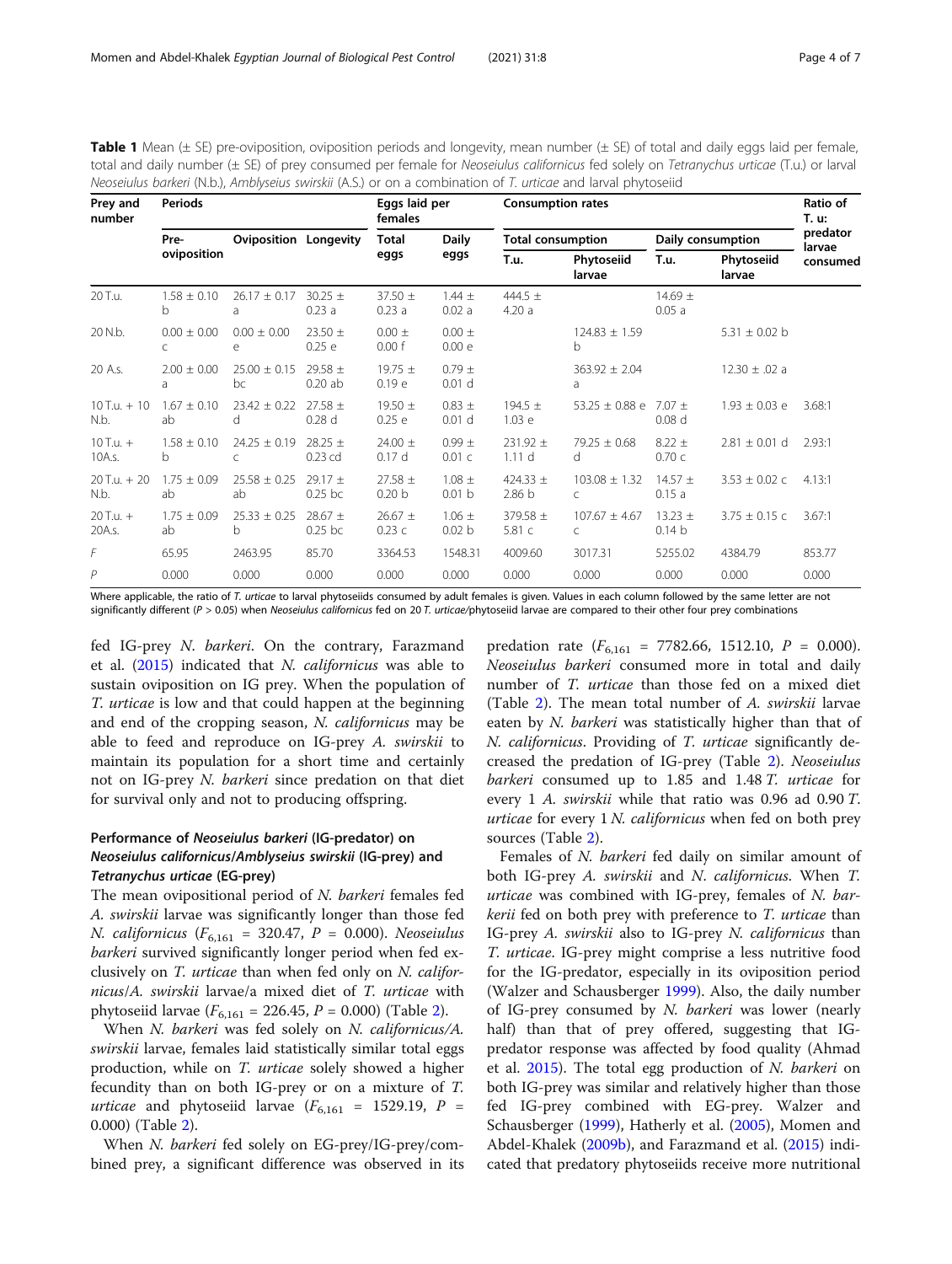<span id="page-4-0"></span>

| <b>Table 2</b> Mean (± SE) pre-oviposition, oviposition periods and longevity, mean number (± SE) of total and daily eggs laid per female, |
|--------------------------------------------------------------------------------------------------------------------------------------------|
| total and daily number (± SE) of prey consumed per female for Neoseiulus barkeri fed solely on Tetranychus urticae (T.u.) or larval        |
| Neoseiulus californicus (N.c.), Amblyseius swirskii (A.S.) or on a combination of T. urticae, and larval phytoseiid                        |

| Prey and<br>number       | Periods               |                              |                                  | Eggs laid per female             |                                 | <b>Consumption rates</b>          |                        |                       |                      | Ratio of           |
|--------------------------|-----------------------|------------------------------|----------------------------------|----------------------------------|---------------------------------|-----------------------------------|------------------------|-----------------------|----------------------|--------------------|
|                          | Pre-<br>oviposition   | <b>Oviposition Longevity</b> |                                  | Total eggs                       | Daily<br>eggs                   | <b>Total consumption</b>          |                        | Daily consumption     |                      | T. u.:<br>predator |
|                          |                       |                              |                                  |                                  |                                 | T.u.                              | Phytoseiid<br>larvae   | T.u.                  | Phytoseiid<br>larvae | larvae<br>consumed |
| 20 T.u.                  | $1.50 \pm 0.10$<br>b  | $26.50 \pm 0.23$<br>a        | $30.50 \pm$<br>0.28a             | $36.00 \pm$<br>0.28a             | $1.36 \pm$<br>0.01 a            | 478.33 $\pm$<br>3.65a             |                        | $15.69 \pm$<br>0.04a  |                      |                    |
| 20 N.C.                  | $1.67 \pm 0.10$<br>ab | $18.50 + 0.23$<br>C          | $22.42 \pm$<br>0.29c             | $16.00 \pm$<br>$0.19$ bc         | $0.87 \pm$<br>0.01 c            |                                   | $214.67 \pm 4.18$<br>b |                       | $9.77 \pm 0.05$ a    |                    |
| 20 A.s.                  | $1.50 + 0.10$<br>b    | $21.75 \pm 0.19$<br>b        | $25.58 \pm$<br>0.22 <sub>b</sub> | $16.75 \pm$<br>0.21 <sub>b</sub> | $0.77 \pm$<br>0.01 <sub>d</sub> |                                   | $248.58 \pm 2.20$<br>a |                       | $9.72 \pm 0.03$ a    |                    |
| $10$ T.u. $+$<br>10 N.c. | $1.58 \pm 0.10$<br>b. | $16.25 \pm 0.19$<br>e        | 19.67 $\pm$<br>0.25 e            | $10.75 \pm$<br>0.19 <sub>e</sub> | $0.66 \pm$<br>0.02 e            | 97.31 $\pm$<br>0.77 e             | $101.58 \pm 1.06$<br>e | 4.96 $\pm$<br>0.05 e  | $5.18 \pm 0.08$ d    | 0.96:1             |
| $10$ T.u. +<br>10A.s.    | $2.00 \pm 0.00$<br>a  | $15.92 + 0.18$<br>e          | $20.17 \pm$<br>0.22e             | $10.67 \pm$<br>0.25 e            | $0.67 \pm$<br>0.02 e            | $113.71 \pm$<br>1.37 <sub>d</sub> | $61.50 \pm 0.96$ f     | 5.65 $\pm$<br>0.07 d  | $3.05 \pm 0.02$ e    | 1.85:1             |
| $20$ T.u. $+$<br>20 N.c. | $1.75 \pm 0.09$<br>ab | $16.42 \pm 0.23$<br>e        | $20.50 \pm$<br>0.26 de           | $15.00 \pm$<br>0.17d             | $0.92 \pm$<br>0.01 <sub>b</sub> | 169.08 $\pm$<br>2.47c             | $188.42 \pm 2.70$<br>C | $8.25 \pm$<br>0.07c   | $9.19 \pm 0.03$ b    | 0.90:1             |
| $20$ T.u. +<br>20A.s.    | $1.58 \pm 0.10$<br>b. | $17.33 + 0.25$<br>d          | $21.50 \pm$<br>$0.29$ cd         | $15.58 \pm$<br>$0.23$ cd         | $0.90 \pm$<br>$0.01$ bc         | 234.52 $\pm$<br>1.66 b            | $159.08 + 2.21$<br>d   | $10.94 \pm$<br>0.11 b | $7.40 \pm 0.02$ c    | 1.48:1             |
| F                        | 3.59                  | 320.47                       | 226.45                           | 1529.19                          | 525.34                          | 7782.66                           | 1512.10                | 9108.09               | 8081.34              | 3999.77            |
| P                        | 0.002                 | 0.000                        | 0.000                            | 0.000                            | 0.000                           | 0.000                             | 0.000                  | 0.000                 | 0.000                | 0.000              |

Where applicable, the ratio of T. urticae to larval phytoseiids consumed by adult females is given. Values in each column followed by the same letter are not significantly different ( $P > 0.05$ ) when Neoseiulus barkeri fed on 20 T. urticae/phytoseiid larvae are compared to their other four prey combinations

benefits from phytoseiid larvae in the absence of their main prey (EG-prey). Prey conversion rate was low for N. barkeri considering N. californicus as IG-prey to A. swirskii. According to Ahmad et al. [\(2015](#page-5-0)), that parameter could be a sign of the ability for population persistence when prey is moving back.

# Performance of Amblyseius swirskii (IG-predator) on Neoseiulus californicus/N. barkeri (IG-prey) and Tetranychus urticae (EG-prey)

Amblyseius swirskii females survived significantly longer time when fed on a mixed diet of T. urticae with N. barkeri/N. californicus (10 T.u + 10 N. barkeri, 10 T.u + 10 N. californicus, 20 T. u + 20 N. californicus), than those fed solely on IG-prey/EG-prey/(20 T. u + 20 N. barkeri)  $(F_{6,161} = 18.03, P = 0.0001)$ . Females of A. swirskii fed solely on T. urticae/N. californicus gave a higher fecundity and daily number of eggs than on N. barkeri/on a mixture of T. *urticae* and phytoseiid larvae  $(F_{6,161} =$ 570.77, 452.90,  $P = 0.0001$ ) (Table [3](#page-5-0)).

When A. swirskii fed solely on T. urticae/combined prey, a significant difference was observed in its predation rate  $(F_{6,161} = 3799.15, P = 0.000)$ . When A. swirskii fed solely on IG-prey, the total and daily rate of predation were significantly higher on N. californicus (Table [3](#page-5-0)). Amblyseius swirskii consumed more T. urticae in total than those fed on a mixed diet. Providing of T. urticae significantly decreased the

predation of IG-prey (Table [3\)](#page-5-0). Amblyseius swirskii consumed significantly a higher number of IG-prey N. barkeri/N. californicus than when mixed with T. urti*cae* (case of 20 T. *urticae* + 20 IG-prey) than in (case of 10 T. urticae + 10 IG-prey). Amblyseius swirskii consumed up to 1.62, 1.79, and 1.41, 1.73  $T.$  urticae for every 1 N. barkeri and N. californicus when fed on both prey sources.

Interesting results presently in the fecundity of A. swirskii fed exclusively IG-prey N. californicus was similar to those fed EG-prey T. urticae. IG-prey might be an equally good or better food source than the EG-prey (thrips) for both A. swirskii and N. cucumeris (Oudemans) (Buitenhuis et al. [2010](#page-5-0)). In their studies, Guo et al. [\(2016\)](#page-6-0) indicated that IG-prey A. orientalis (Ehara) appeared to be better food source for the development of A. swirskii than EG-prey Bemisia tabaci Gennadius. They added that A. *swirskii* appears to be a less suitable prey for A. orientalis. In the contrary, Polis et al. ([1989](#page-6-0)) demonstrated that the quality of IG-prey is often lower than the quality of EG-prey. Momen and El-Borolossy ([2010\)](#page-6-0) showed that A. swirskii was able to feed and develop on both IG-prey C. negevi and Phytoseius finitimus Ribaga, whereas the latter species failed to develop on other both IG-prey. Research has been done by Pratt et al. ([2002](#page-6-0)) and also Xu and Enkegard ([2010\)](#page-6-0) indicated that some factors are responsible for the preference of predatory mites, such as plant architecture, prey stage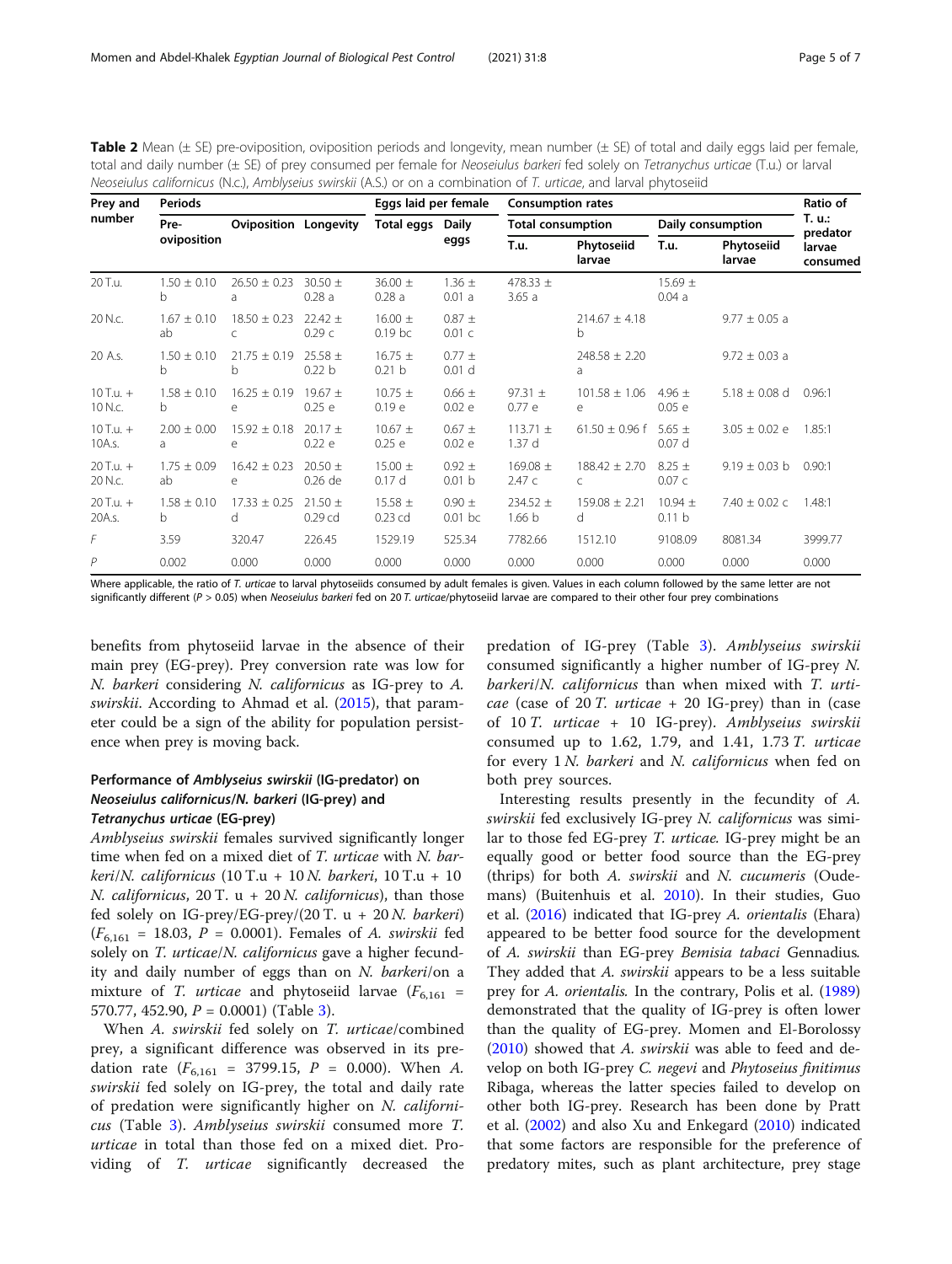<span id="page-5-0"></span>**Table 3** Mean ( $\pm$  SE) pre-oviposition, oviposition periods and longevity, mean number ( $\pm$  SE) of total and daily eggs laid per female, total and daily number (± SE) of prey consumed per female for Amblyseius swirskii fed solely on Tetranychus urticae (T.u.) or larval Neoseiulus barkeri (N.b.), Neoseiulus californicus (N.c.), or on a combination of T. urticae and larval phytoseiid

| Prey and<br>number      | <b>Periods</b>       |                              |                                   |                                  | Eggs laid per female            | <b>Consumption rates</b>          |                         |                                  |                      | Ratio of           |
|-------------------------|----------------------|------------------------------|-----------------------------------|----------------------------------|---------------------------------|-----------------------------------|-------------------------|----------------------------------|----------------------|--------------------|
|                         | Pre-<br>oviposition  | <b>Oviposition Longevity</b> |                                   | <b>Total</b><br>eggs             | <b>Daily</b><br>eggs            | <b>Total consumption</b>          |                         | Daily consumption                |                      | T. u.:<br>predator |
|                         |                      |                              |                                   |                                  |                                 | T.u.                              | Phytoseiid<br>larvae    | T.u.                             | Phytoseiid<br>larvae | larvae<br>consumed |
| 20 T.u.                 | $1.58 \pm 0.10$<br>a | $24.33 \pm 0.16$<br>de       | $28.25 \pm$<br>0.19 <sub>cd</sub> | $26.42 \pm$<br>0.20a             | $1.09 \pm$<br>0.01a             | 394.67 $\pm$<br>3.63a             |                         | 13.98 $\pm$<br>0.13a             |                      |                    |
| 20 N.b.                 | $1.67 \pm 0.10$<br>a | 24.58 $\pm$<br>$0.22$ cd     | 28.58 $\pm$<br>$0.25$ cd          | $24.42 \pm$<br>0.16 <sub>b</sub> | $1.00 \pm$<br>0.01 b            |                                   | $300.83 \pm 2.65$<br>b. |                                  | $10.53 + 0.02$<br>b  |                    |
| 20 N.c.                 | $1.75 + 0.09$<br>a   | $23.83 + 0.17$<br>e          | $28.00 \pm$<br>0.19 <sub>d</sub>  | $25.67 \pm$<br>0.23a             | $1.08 \pm$<br>0.01a             |                                   | 403.33 $\pm$<br>10.43a  |                                  | $14.39 \pm 0.34$ a   |                    |
| $10$ T.u. $+10$<br>N.b. | $1.67 \pm 0.10$<br>a | $26.17 \pm 0.14$<br>a        | $30.08 \pm$<br>0.16a              | $15.83 \pm$<br>0.17d             | $0.61 \pm$<br>0.01 <sub>d</sub> | $184.02 \pm$<br>2.08 <sub>d</sub> | $113.58 \pm 0.93$<br>e  | $6.13 \pm$<br>0.09 e             | $3.78 \pm 0.02$ e    | 1.62:1             |
| $10$ T.u. $+10$<br>N.c. | $1.58 \pm 0.10$<br>a | $26.25 \pm 0.15$<br>a        | $30.25 \pm$<br>0.23a              | 14.58 $\pm$<br>0.23 e            | $0.56 \pm$<br>0.01 e            | $197.73 \pm$<br>2.45c             | $114.54 \pm 1.15$<br>e  | $6.54 \pm$<br>0.09 <sub>d</sub>  | $3.79 \pm 0.02$ e    | 1.73:1             |
| $20$ T.u. + 20<br>N.b.  | $1.67 \pm 0.10$<br>a | $25.17 + 0.17$<br>bc         | $29.08 \pm$<br>$0.16$ bc          | 18.58 $\pm$<br>0.23c             | $0.74 +$<br>0.01 c              | 355.69 $\pm$<br>3.47 b            | $199.00 \pm 1.76$<br>d  | $12.23 \pm$<br>0.09 <sub>b</sub> | $6.84 \pm 0.03$ d    | 1.79:1             |
| $20$ T.u. + 20<br>N.c.  | $1.58 \pm 0.10$<br>a | $25.83 \pm 0.17$<br>ab       | $29.75 \pm$<br>0.28ab             | 18.92 $\pm$<br>0.18c             | $0.73 \pm$<br>0.01 c            | $353.31 \pm 3.9$<br>0b            | $250.92 + 2.19$<br>C    | 11.88 $\pm$<br>0.05c             | $8.44 \pm 0.03$ c    | 1.41:1             |
| F                       | 0.40                 | 32.09                        | 18.03                             | 570.77                           | 452.90                          | 3799.15                           | 1009.22                 | 5297.62                          | 1332.71              | 3379.11            |
| P                       | 0.876                | 0.000                        | 0.000                             | 0.000                            | 0.000                           | 0.000                             | 0.000                   | 0.000                            | 0.000                | 0.000              |

Where applicable, the ratio of T. urticae to larval phytoseiids consumed by adult females is given. Values in each column followed by the same letter are not significantly different ( $P > 0.05$ ) when Amblyseius swirskii fed on 20 T. urticae/phytoseiid larvae are compared to their other four prey combinations

preference, and interaction between the pest and the predator.

# Conclusion

Base on this study, A. swirskii seems to be a stronger IG predator than both other species because it consumed more larvae of *N. barkeri* and *N. californicus* and also, laid more eggs on both IG prey. According to this study, A. swirskii, N. barkeri, and N. californicus are IG predators on each other even when T. urticae is present. The results of this study showed that IGP among these 3 phytoseiids is not unidirectional. Potential IG-interaction among these predatory mites may strongly influence the predator efficiency in T. urticae control. Information about the strength and direction of IGP among these predators can be helpful for choosing the best strategy of multiple releases to improve the control of T. urticae.

#### Abbreviations

IGP: Intraguild predation; IG-predator: Intraguild predator; IG-prey: Intraguild prey; EG-prey: Extra-guild prey

#### Acknowledgements

Authors would like to thank the staff of the Acarology Unit, Plant Protection Department National Research Centre.

#### Authors' contributions

FM designed and wrote the manuscript. AA performed the experiment and analyzed the data. All authors read and approved the final manuscript.

# Funding

There is no fund.

#### Availability of data and materials

The datasets used during the current study are available from the corresponding author on reasonable request.

#### Ethics approval and consent to participate

All applicable international, national, and/or institutional guidelines for the care and use of animals were followed. This article does not contain any studies with human participants or vertebrates performed by any of the authors.

#### Consent for publication

Not applicable.

#### Competing interests

This study was performed in absence of any competing interests.

Received: 2 September 2020 Accepted: 17 December 2020 Published online: 05 January 2021

#### References

Addison JA, Hardman JM, Walde SJ (2000) Pollen availability for predaceous mites on apple: spatial and temporal heterogeneity. Exp Appl Acarol 24:1–18

- Ahmad S, Pozzebon A, Duso C (2015) Predation on heterospecific larvae by adult females of Kampimodromus aberrans, Amblyseius andersoni, Typhlodromus
- pyri and Phytoseius finitimus (Acari: Phytoseiidae). Exp Appl Acarol 67:1–20 Bonde J (1989) Biological studies including population growth parameters of the predatory mite Amblyseius barkeri (Acari: Phytoseiidae) at 25 °C in the laboratory. Entomophaga 34:275–287
- Buitenhuis R, Shipp L, Scott-Dupree C (2010) Intra-guild vs extraguild prey: effect on predator fitness and preference of Amblyseius swirskii (Athias-Henriot) and Neoseiulus cucumeris (Oudemans) (Acari: Phytoseiidae). Bull Entomol Res 100: 167–173
- Farazmand A, Fathipour Y, Kamali K (2015) Intraguild predation among Scolothrips longicornis (Thysanoptera: Thripidae), Neoseiulus californicus, and Typhlodromus bagdasarjani (Acari: Phytoseiidae) under laboratory conditions. Insect Sci 22:263–272